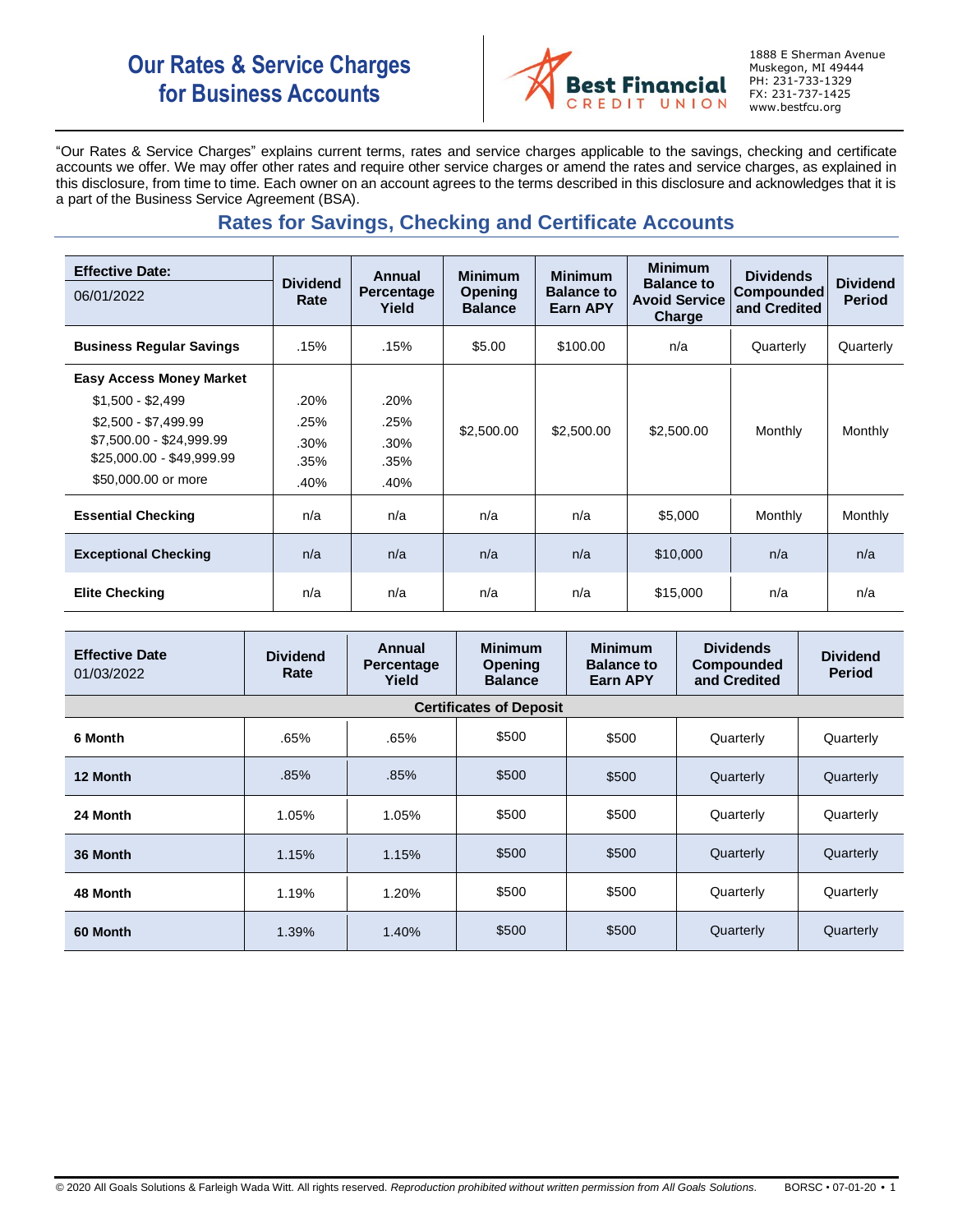## **Explanation of Rates & Service Charges**

As explained in the BSA, "Our Rates & Service Charges" applies to all the accounts we offer. Except as specifically described, the following terms apply to all of the accounts you have with us.

## **1. Rate Information**

The Dividend Rate and Annual Percentage Yield on the accounts are set forth above. For all accounts except Checking, Certificates and Easy Access Money Market Accounts, the Dividend Rate and Annual Percentage Yield may change quarterly as determined by the Board of Directors. For Money Market Accounts, the Dividend Rate and Annual Percentage Yield may change monthly as determined by the Board of Directors. The Dividend Rates and Annual Percentage Yields are the prospective rates as of the effective date shown above. For Certificate Accounts, the Dividend Rate and Annual Percentage Yield are fixed and will be in effect for the term of the account. For Certificate accounts, the Annual Percentage Yield is based on an assumption that dividends will remain on deposit until maturity. A withdrawal of dividends will reduce earnings.

#### **a. Tiered Rate Accounts**

The Easy Access Money Market Account is a tiered rate account. The Dividend Rate for a particular tier will apply to the entire balance if the account balance is within the balance range for that tier.

#### **2. Nature of Dividends**

Dividends are paid from current income and available earnings after required transfers to reserves at the end of a dividend period. The Dividend Rate and Annual Percentage Yield identified above are the rates and yields for the last dividend period, as shown above.

#### **3. Compounding and Crediting**

Dividends will be compounded and credited as identified above. For dividend bearing accounts, the Dividend Period begins on the first calendar day of the period and ends on the last calendar day of the period.

### **4. Accrual of Dividends**

Dividends will begin to accrue on noncash deposits (e.g., checks) on the business day you make the deposit to an account you have with us. If you terminate the account before accrued dividends are credited, accrued dividends will not be paid.

#### **5. Balance Information**

The minimum balance required to open each account and earn the stated Annual Percentage Yield is set forth above. If you do not maintain the minimum balance, you will not earn the stated Annual Percentage Yield. For all dividend bearing accounts, dividends are calculated by using the Daily Balance method, which applies a daily periodic rate to the balance in the account each day.

#### **6. Account Limitations**

For all accounts except checking accounts, no more than six (6) preauthorized, automatic, or telephone transfers may be made from these accounts to another account with us or to a third party in any month. If you exceed these limitations, the account may be subject to a service charge or be closed. For a Christmas Club account, the entire balance will be paid to you by check or transferred to another account with us on or after September 30, and the account will remain open. If any withdrawal is made from this account before the end of the club term, then the account may be closed.

#### **7. Business Checking Account Features**

Business Checking accounts have monthly service charges as identified under "Service Charges." In order to waive the service charges you must: 1) log into Online Banking once per month and 2) have e-statements on the account. In addition. for an Essential Checking account, you must maintain an average daily balance of \$5,000.00; for an Exceptional Checking account you must maintain an average daily balance of \$10,000.00; and for an Elite Checking account you ums maintain an average daily balance of \$15,000.00. For the Start Up Checking Option on an Essential Checking account, the Monthly Service Charge will be waived for the first 12 months the account is open.

#### **7. Certificate Account Features**

#### **a. Account Limitations**

After you start the account, you may not make additional deposits to a Certificate Account.

#### **b. Maturity**

The Certificate Account you have with us will mature on the maturity date identified on your Account Receipt or Renewal Notice.

#### **c. Early Withdrawal Penalty**

We may impose a penalty if you withdraw any of the principal of the Certificate Account before the maturity date.

**1) Amount of Penalty.** For Certificates with a term of 12 months or less the penalty is 90 days' dividends. For Certificates with a term over 12 months, the penalty is 180 days' dividends.

**2) How the Penalty Works.** The penalty is calculated as a forfeiture of part of the dividends that has been or would be earned at the nominal dividend rate on the account. It applies whether or not the dividends have been earned. In other words, if the account has not yet earned enough dividends or if the dividends have already been paid, the penalty will be deducted from the principal.

**3) Exceptions to Early Withdrawal Penalties.** At our option, we may pay the account before maturity without imposing an early withdrawal penalty under the following circumstances: when an account owner dies or is determined legally incompetent by a court or other body of competent jurisdiction.

#### **d. Renewal Policy**

Certificate Accounts are automatically renewable accounts. Automatically renewable accounts will renew for another term upon maturity. You have a grace period of ten (10) days after maturity in which to withdraw funds in the account without being charged an early withdrawal penalty.

#### **e. Nontransferable/Nonnegotiable**

The account(s) you have with us is/are nontransferable and nonnegotiable. This means that an account and the funds in the account may not be pledged to secure any obligation of an owner, except obligations with the Credit Union.